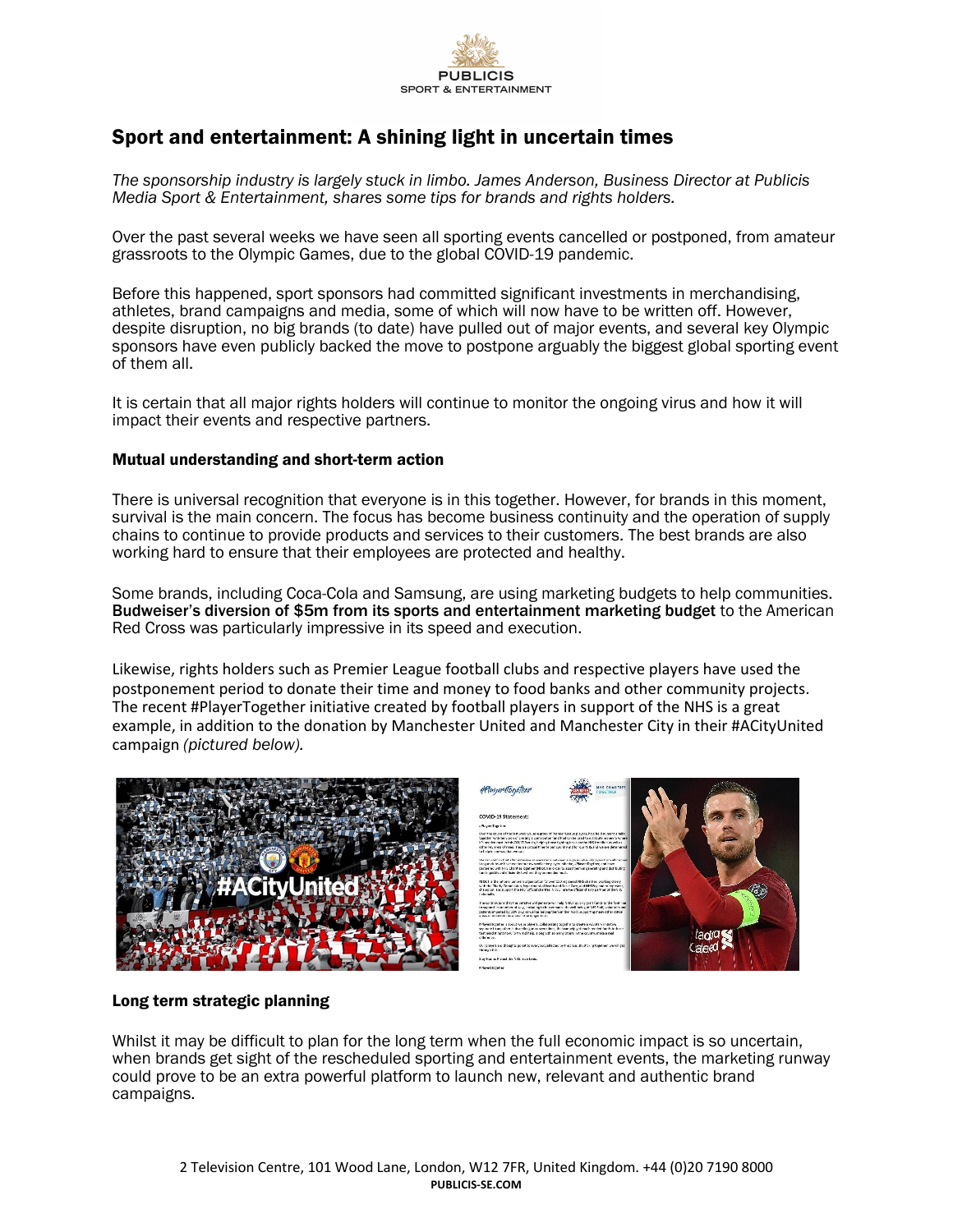

Current postponements provide an opportunity for some longer-term brand planning because when the events do gradually come back, whilst potentially different, they are also likely to be bigger and stronger than ever before.

Once this period is over, people are likely to be even more engaged than usual, creating greater opportunities for brands to provide meaningful support, create experiences and add value to fans lives. Sports and entertainment are built on passion and meaning. This forced break in play has neither dimmed that passion for fans, nor dwindled the meaning. When the time comes for events and sports to restart, for cultural organisations to throw open their doors, fans will be back.

Furthermore, sporting events as well as music are also likely to bring in huge numbers of new fans, as they become the physical embodiment of us coming back together again.

It is important to remember, however, that good brands and campaigns do not rely on live sponsorships and partnerships to resonate. They use the association with the sport to be more exciting, but sponsorships are never the central message of the brand. They amplify and contextualise it and, of course, offer mutual equity transfer for their audiences.

## Agility and alternative virtual solutions

Until live events resume, consumers will be looking for somewhere to continue to congregate, if only virtually. Audiences are migrating to social media, craving content that aligns with their passions and interests.

The entertainment and culture world show us how to manage these transitions and fill the void. You see concerts being performed right from a musician's home, like the 'One World: Together at Home' event that took place this month and attracted circa 20.7 million viewers.

In sport we have seen the F1 hosting a virtual e-sports Grand Prix and broadcasting on traditional TV, achieving healthy audiences and engagement as a substitute to the physical live spectacle, with other rights holders following suit to keep their fanbases – especially the younger ones – engaged.

Unlike cancelled live events, gaming and e-sports guarantee viewers via hugely popular streaming platforms such as Twitch, meaning that in the absence of nigh-on all other sporting entertainment, esports and gaming might be able to attract a captive audience of potential fans just itching to get a sporting fix in any guise possible.

Online gaming, whilst not new, is now even more on the rise and has never been more appealing to rights holders and brands alike. Recent research supports this, with Twitch seeing a 15% increase in consumption month-on-month and Verizon reporting a 75% increase in data usage related to gaming consumption week-over-week.

This could lead to increased investment in this space, but brands – particularly non-endemic ones – will need to carry out due diligence to know how they should enter and add value to this much sought-after younger audience.

#### Looking forwards

Right now, all stakeholders are going through a period of facing questions we have never had to wrestle with before. What is certain is that sports and entertainment coming back will be a lead indicator for everybody looking at the economic recovery after COVID-19. Once we start to see those announcements, we will see a whole different attitude across the globe.